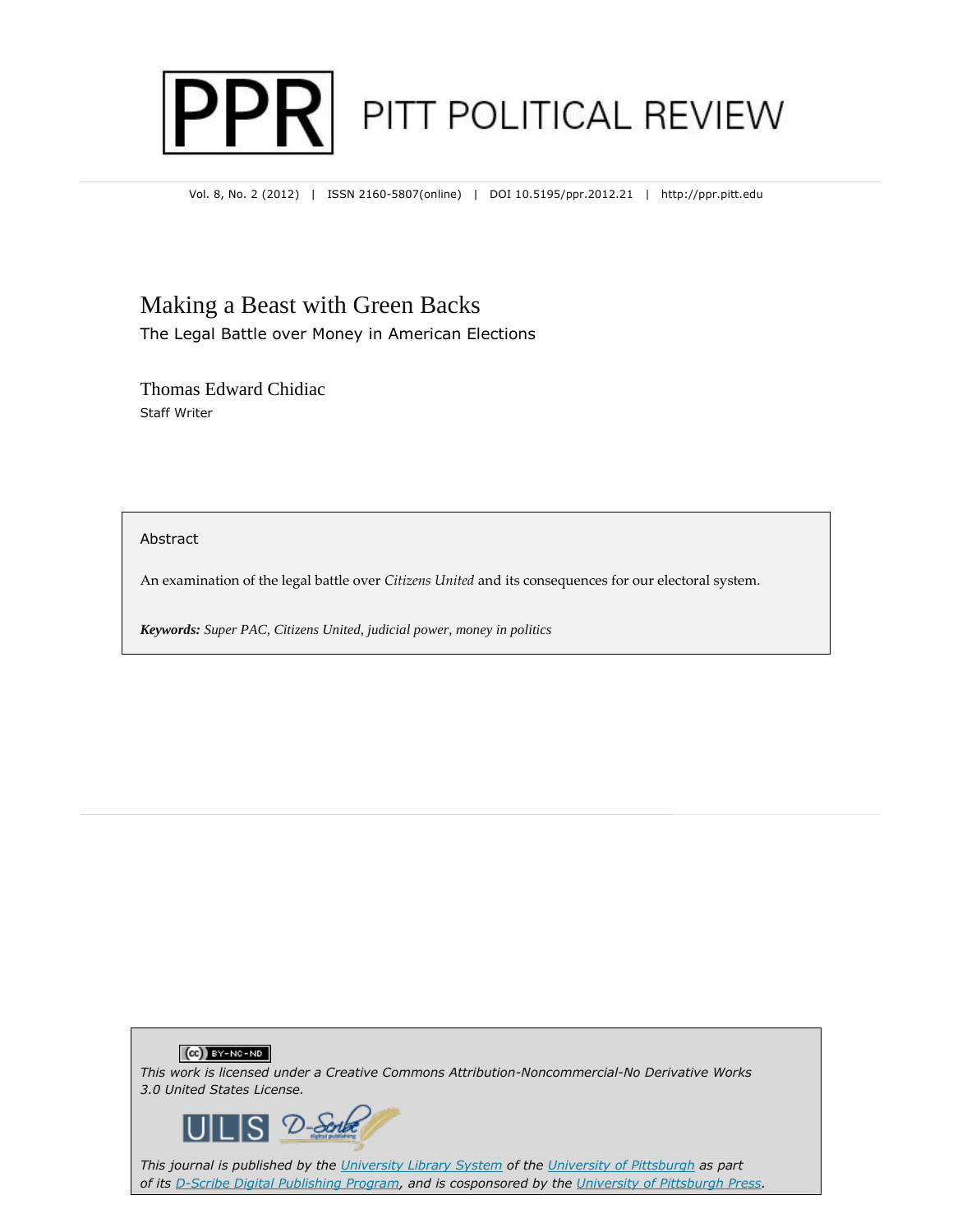# Making a Beast with Green Backs

The Legal Battle over Money in American Elections

## Thomas Edward Chidiac

Staff Writer

On a blazing summer afternoon in August of 2011, presidential candidate Mitt Romney's famously granite exterior showed a few cracks. The Republican frontrunner made the critical mistake of engaging with a heckler. At the insistence that we raise taxes on corporations, Romney recoiled: "Corporations are people, my friend!" The ensuing chorus of boos did not sound like it was coming from a friend.

While Governor Romney's quip proved unpopular, the opinion he espouses forms the crux of the majority rationale in the landmark Supreme Court case *Citizens United v. Federal Election Committee*. In this 5-4 decision, the United States' highest court overturned several key election law provisions, igniting a fiery public debate and opening the door to unlimited spending on political campaigns. The decision, handed down in January 2010, enshrines the principle of corporate personhood—the notion that corporations, just as individual citizens, hold a First Amendment right to free speech. This principle, coupled with Congress' refusal to regulate itself, has created a status quo that has the potential to harm the legitimacy of our political process. This can only be changed through legal action.

Mr. Romney's comment would have been a non sequitur in 2008 when Citizens United, a rightwing corporation, sought to advertise and distribute its film *Hillary: The Movie*. This "documentary" revolves around the life and times of Hillary Rodham Clinton, then one of the leading contenders for the Democratic nomination for president. The film paints an unflattering portrait of an egomaniacal woman, ruthless

in her tactics, extreme in her beliefs, and unencumbered by common sense.<sup>1</sup> Citizens United attempted to distribute its 90-minute attack ad, promoting it with corporate-backed TV advertisements. Its strategy ran afoul of two key Supreme Court decisions: one, a 1990 decision that barred corporations barred from using money to purchase advertisements for or against a particular candidate, and two, a 2003 decision upholding the McCain-Feingold Act. Among other limitations imposed on the influence of money in politics, McCain-Feingold prohibits corporate "electioneering," making political statements within a given period in the run-up to an election. When the Federal Election Commission (FEC) stepped in to stop Citizens United, the group sued the FEC on the grounds that the laws violated its First Amendment right to free speech. Two years later, the case made its way to the Supreme Court.<sup>2</sup>

Just as in many controversial cases before, the decision in *Citizens United v. Federal Election Committee* resulted in a split vote, with the conservative and liberal justices advancing diametrically opposed views. The majority, which included Chief Justice Roberts and Associate Justices Kennedy, Scalia, Alito, and Thomas, agreed with the Citizens United complaint on First Amendment grounds. In the majority opinion, Justice Kennedy warns, "When government seeks to use its full power, including the criminal law, to command where a person may get his or her information or what distrusted source he or she may not hear, it uses censorship to control thought." In other words, he believes that *any* regulation restricting political activity by any entity is unlawful. "The First Amendment confirms the freedom to think for ourselves."<sup>3</sup> It is important to understand that this broad freedom can only be claimed by corporations if we are to consider them as entities that retain the same First Amendment rights as individual people.

The justices in the majority validated this claim by citing a line of United States Code, which defines the words "person" and "whoever" as they appear in legislation to include "corporations,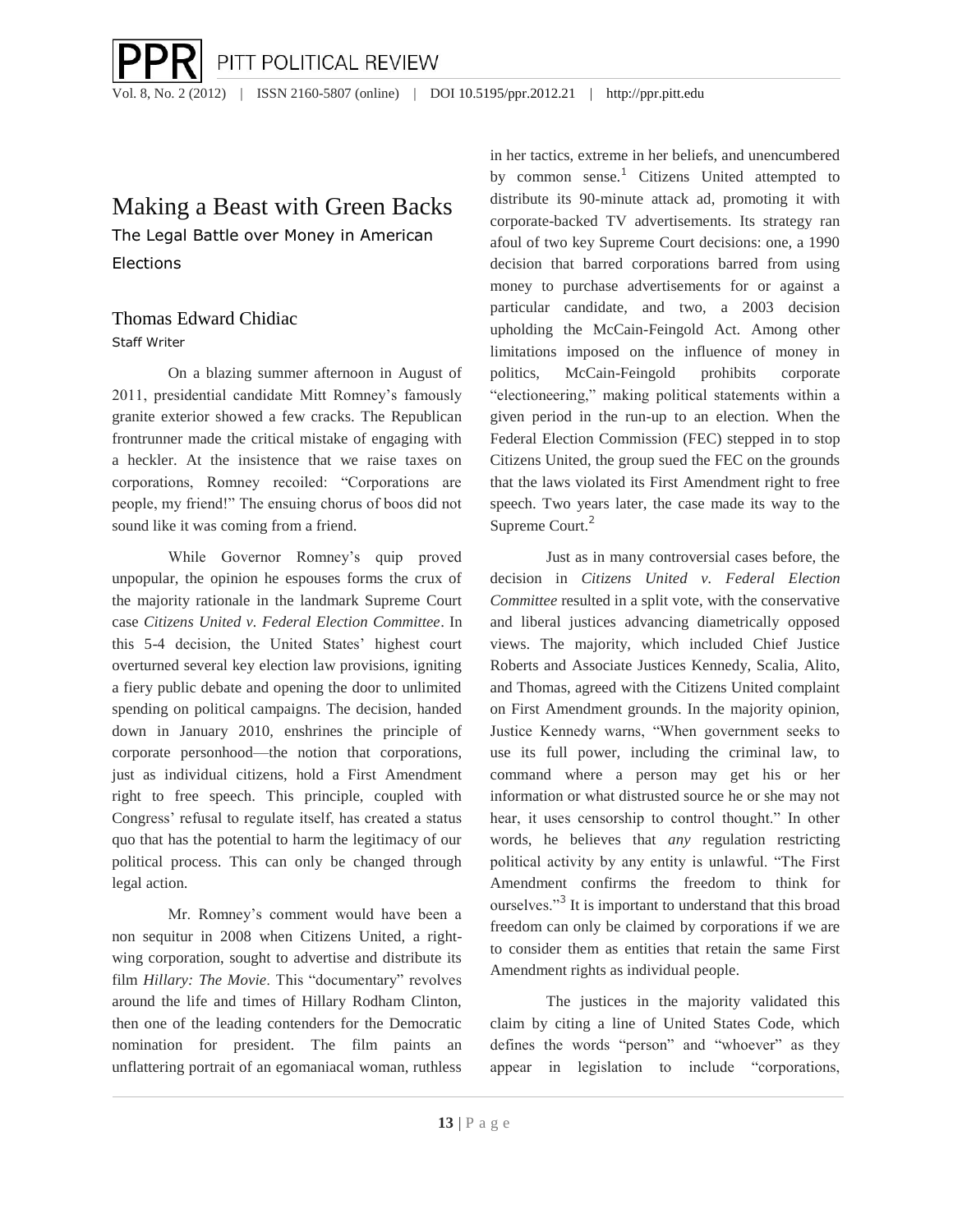

companies, associations, firms, partnerships, societies, and joint stock companies, as well as individuals."<sup>4</sup> The legal concept of corporate personhood is nothing new: this definition of "person" is why corporations can own property, enter into contracts, sue, be sued, be subject to criminal and civil law, and so on. In the same way that you and I can enter into contracts and navigate our courts as individual citizens, so can John Q. Company.

Kennedy explicitly connects those definitions to the First Amendment by referring to Section One of the  $14<sup>th</sup>$  Amendment, which stipulates that no "person" will be deprived "of the privileges or immunities of citizens of the United States; nor shall any State deprive any person of life, liberty, or property, without due process of law; nor deny to any person within its

jurisdiction the equal protection of the laws."<sup>5</sup> By<br>applying the  $14<sup>th</sup>$ applying the Amendment to corporations, the Justices make the statement that companies are "people" not just for the purposes of business interactions, but are also entitled to participate fully in our democracy as any individual citizen would.

However, this does not mean that corporations are exempt from any restriction. For example, the Tillman Act of 1907, which bans corporations from donating money directly to federal candidates above

a certain amount, is still in force. Additionally, the ruling does not overturn the ban on uncapped donations to political parties.<sup>6</sup>

These two restrictions have led to the rise of a uniquely American institution: the Super PAC. Due to the abandoned precedents in *Citizens United*, these special political action committees can be run by corporate entities, collect infinite sums of money from corporate donors, and spend the money supporting a chosen candidate and thrashing all the rest.<sup>7</sup> Because of restrictions like the Tillman Act, Super PACs are nominally forbidden from "coordinating" with individual candidates, although what that precisely means and how it is to be enforced is unclear.

This ambiguity leaves the door open to all kinds of chicanery. As Martha T. Moore of *USA Today* explains, "Staffed by former staff and funded by supporters of the candidate, [Super PACs] are essentially doing the same job from a different address. Like two chefs making the same recipe, the campaign and the Super PACs not only use the same ingredients, they used to work in the same kitchen."<sup>8</sup> This is especially true of Mr. Romney, whose "Restore Our Future" Super PAC is run by a group of his former



*The Courtroom of the Supreme Court of the United States. (Franz Jantzen)*

*Source: www.supremecourt.gov*

staffers. This presents an opportunity for adverse effects on candidates' accountability in campaigns. For example, while friends and former employees can spend Super PAC money to bury Romney's opponents in negative advertising, this allows the candidates themselves to cry ignorance and avoid accountability for the tone of their aligned Super

Critically, Super PACs do not even need to disclose who donates to them, although Congress

does have the power to compel them to do so. As Kennedy explains in the majority opinion, "The government may regulate corporate political speech through disclaimer and disclosure requirements, but it may not suppress that speech altogether." To summarize, corporations have the same rights as people, including speech, and as such they can raise money and finance as much political speech as they like. Money is therefore a form of *free* speech because it can *buy* speech.

PAC.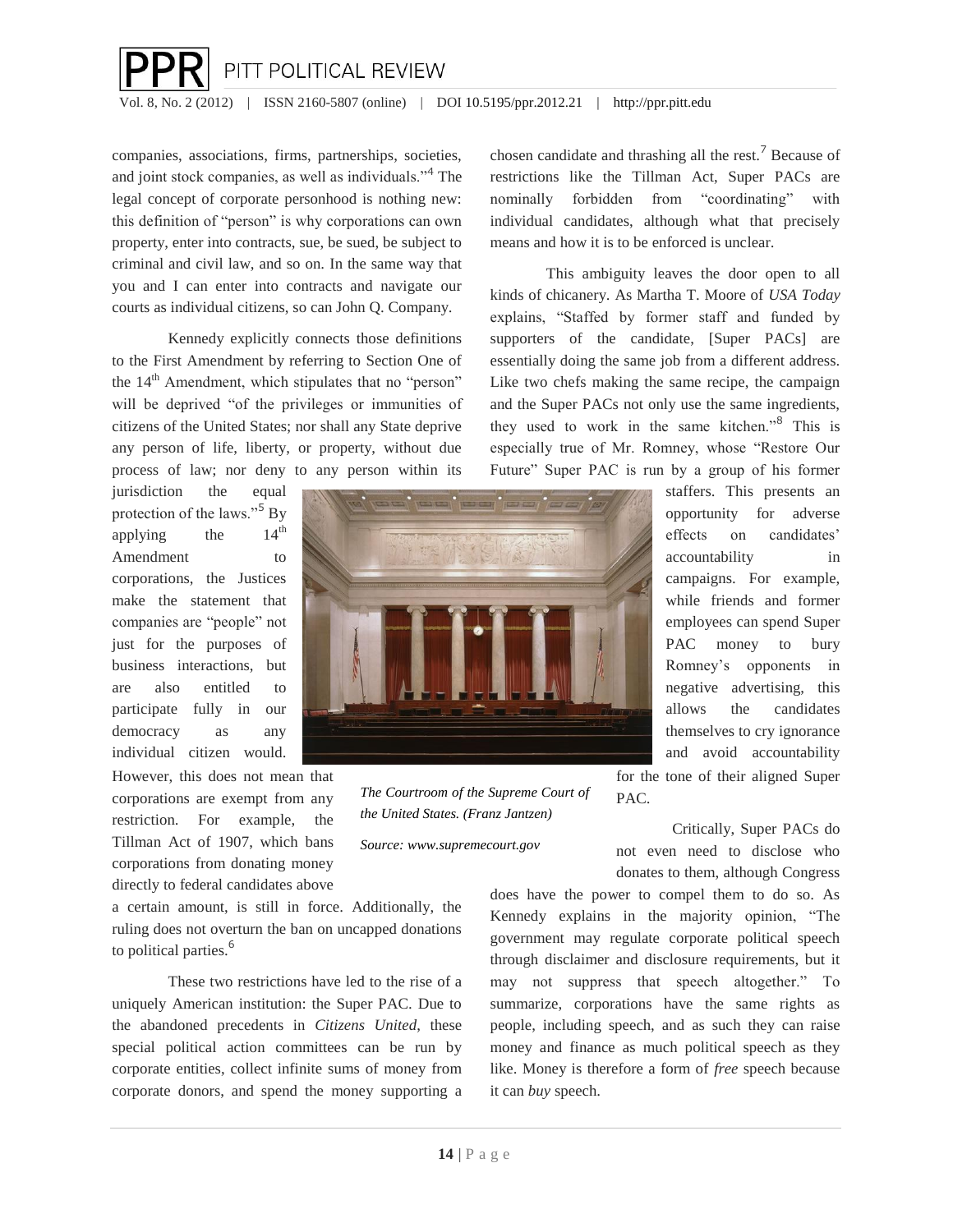

Conservatives outside the Court were duly effusive about the decision. Senate Republican leader Mitch McConnell (KY) said the court "struck a blow for the First Amendment," showing his apparent agreement with Kennedy's rationale.<sup>9</sup> Likewise, commentators like Hans A. von Spakovsky of the conservative-leaning Heritage Foundation voiced their support of the First Amendment approach: "The Supreme Court has restored a part of the First Amendment that had been unfortunately stolen by Congress and a previously wrongly-decided ruling of the court."<sup>10</sup> In a move that surprised many supporters, the American Civil Liberties Union filed an amicus brief on behalf of Citizens United. In it, the ACLU argued that restrictions on "electioneering communications," laws that dictate when political messages can and cannot be aired, are "facially unconstitutional" and deserve to be struck down. $11$  The sanctity of free speech, no matter what the cost, is the unassailable mantle for the majority opinion in this debate.

The more liberal Supreme Court justices reject their colleagues' interpretation of corporate personhood and its implications out of hand. In his dissenting opinion, Justice John Paul Stevens makes his disdain for corporate interference in federal campaigns known, "While American democracy is imperfect, few outside the majority of this court would have thought its flaws included a dearth of corporate money in politics."<sup>12</sup> His argument against the majority decision rests on two main beliefs: corporations are not entitled to First Amendment rights as "persons," and the ability of a corporation to radically outspend virtually any individual American will lead to a situation in which grass-roots speech is crowded out by corporate messaging. In other words, your ability to exercise First Amendment rights is so thoroughly outweighed by corporate power as to constitute an infringement on *your* rights. As the justice explains:

> *In the context of election to public office, the distinction between corporate and human speakers is significant. Although they make enormous contributions to our society, corporations are not actually members of it. They cannot vote or run for office. Because they may*

*be managed and controlled by nonresidents, their interests may conflict in fundamental respects with the interests of eligible voters. The financial resources, legal structure, and instrumental orientation of corporations raise legitimate concerns about their role in the electoral process. Our lawmakers have a compelling constitutional basis, if not also a democratic duty, to take measures designed to guard against the potentially deleterious effects of corporate spending in local and national races.<sup>1</sup><sup>3</sup>*

PITT POLITICAL REVIEW

Prominent Democrats and Progressives echo Stevens' concerns about these "deleterious effects." In his 2010 State of the Union Address, President Obama addressed the issue head-on, opining that "the Supreme Court reversed a century of law to open the floodgates for special interests—including foreign corporations to spend without limit in our elections. Well I don't think American elections should be bankrolled by America's most powerful interests, or worse, by foreign entities." Since making those statements, the President has yet to lay out a clear path for how he might undo *Citizens United*. Paradoxically, Mr. Obama has endorsed a Super PAC created on his behalf for the 2012 election cycle.<sup>14</sup>

This is not a surprising development. Despite rhetoric or intentions, all campaigns need money to function. Campaign funds pay for staff salaries, posters, buttons, office space, ad production, TV airtime, candidate travel, vans to drive supporters to the polls, and so on. If a candidate can successfully outspend his opponent, he can out-campaign him. This is crucial in the zero-sum game of two-party elections: a Democrat loss is a Republican gain, and vice versa. This armsrace mentality is why campaigns are getting inexorably more expensive. The projected cost of the presidential contest and all other races for federal posts is projected to shatter previous records, jumping from \$5 billion in 2008 to as high as \$7 billion by election day in 2012. By contrast, the 2000 federal election cost just \$3 billion.<sup>15</sup> This explosive competition for cash leads Super PACs to depend almost exclusively on wealthy donors. As *The New York Times* reports, 96 percent or more of Super PAC funds raised on behalf of the major presidential candidates come from donors who give at least \$25 thousand, with many donations ranging in the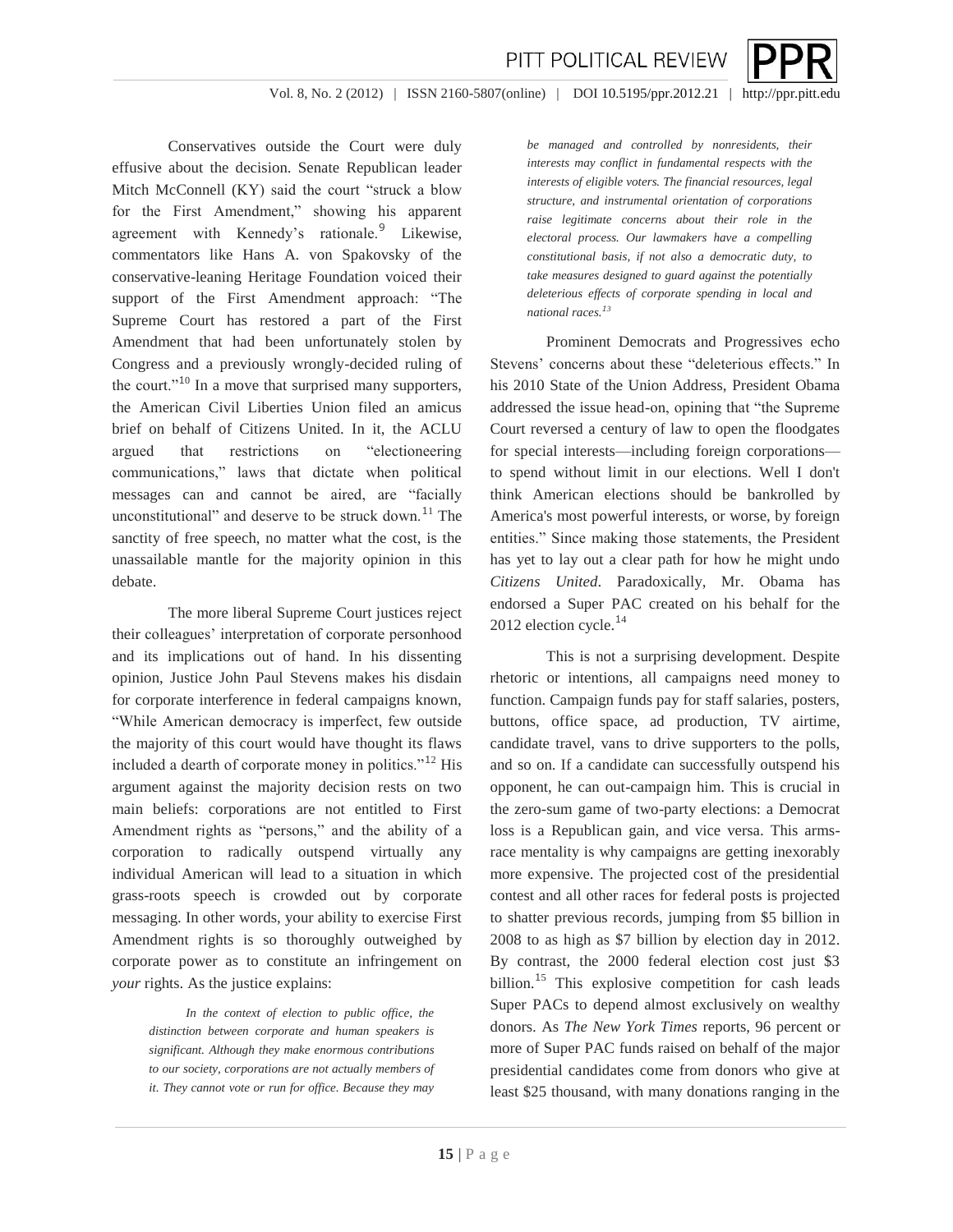

multi-millions.<sup>1</sup><sup>6</sup> Sheldon Adelson, a billionaire casino tycoon, has already given \$5 million to Newt Gingrich's Super PAC. If it is true that people work for who pays them, all voters should be concerned about what effect these kinds of donations have on public policy.

While concern for the political impact of *Citizens United* seems to be universal across the Left, only some are taking action to undo the Supreme Court's decision. Senator Bernie Sanders (I-VT) and Representative Ted Deutch (D-FL) have proposed the "Saving American Democracy Amendment" to the Constitution, which would, in Sanders' words, "make clear that corporations are not entitled to the same constitutional rights as people and that corporations may be regulated by Congress and state legislatures."<sup>17</sup> Furthermore, this  $28<sup>th</sup>$  Amendment would also "preserve the First Amendment guarantee of freedom of the press. It would incorporate a century-old ban on corporate campaign donations to candidates, and establish broad authority for Congress and states to regulate spending in elections."<sup>1</sup><sup>8</sup> Assuming that the Supreme Court will not reverse its own decision anytime soon, a Constitutional amendment is the only way to undo the effects of the *Citizens United* decision. These efforts are complimented by grass roots movements such as Wolf PAC, an initiative launched by Current TV host Cenk Uygur to convince the states to convene a constitutional convention aimed at the abolition of corporate personhood.<sup>19</sup>

Ultimately, the complexities of campaign finance in modern America present a true dilemma for our democracy. On the one hand, we could be relatively safe from outsized corporate influence in politics if we pass a constitutional amendment that allows Congress to limit campaign expenditures. However, this would make Congress the arbiter of who participates in our elections and to what extent. On the other hand, unrestrained corporate influence in campaigns makes back-room deals and influence peddling a nearguarantee, as many politicians will be willing to trade favors in exchange for corporate donations. This could be tempered, Justice Kennedy tells us, by laws that

would require Super PACs to disclose who their donors are, thus revealing a candidate's potential biases to the electorate. House Democrats have repeatedly introduced the DISCLOSE Act, a bill that would force political action committees and electoral campaigns to release much of this information. However, the act seems doomed in the face of Republican opposition.

Either way, we are stuck with the worst of both worlds in the status quo. We do not have the protections against unaccountable Super PAC influence outlined in McCain-Feingold because the Supreme Court overturned them. Yet, we also do not have the systemic transparency to know which candidate is receiving help from which corporation. This presents a problem for our democracy: how can the voter be vigilant against influence-peddling lawmakers when he has no way of knowing which corporation or union is attempting to buy influence? Surely, you are more likely to vote against a candidate who is backed by a corporation you loathe, but in the status quo you have no way of knowing which corporation is spending for which candidate. Because we have not yet settled on an adequate solution to our campaign finance conundrum, this legal debate will rage on into future election cycles.

#### *Author*

*THOMAS EDWARD CHIDIAC is a senior studying economics and politics and philosophy.*